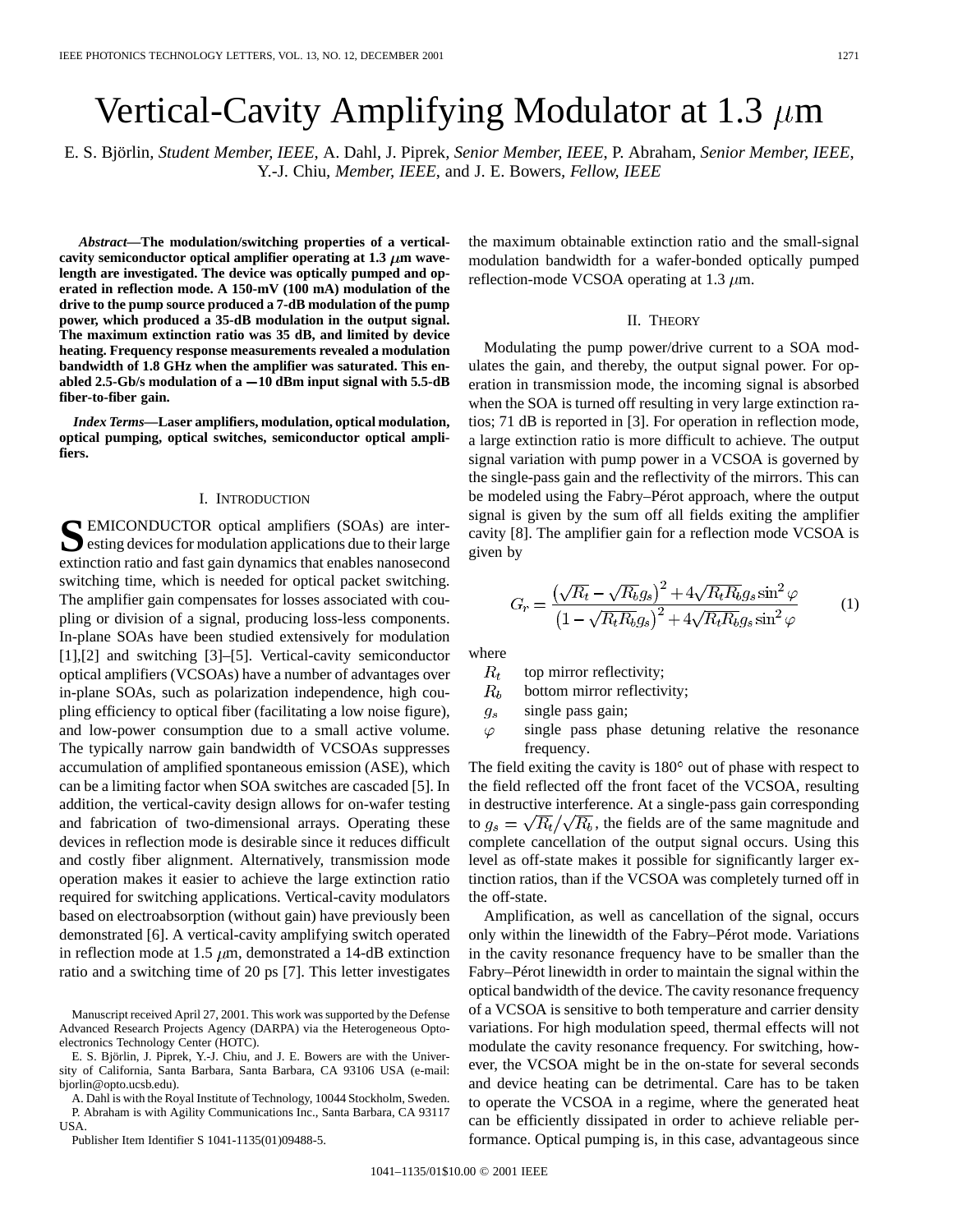

Fig. 1. Schematic of reflection mode VCSOA, showing direction of pump beam and signal.

joule heating is eliminated and device heating thereby minimized.

The modulation bandwidth of a SOA is limited by how fast the carrier density can be modulated. For low-input signal power, the limiting factor is the slow spontaneous recombination of carriers, which is typically on the order of several nanoseconds. At higher input powers, the faster stimulated recombination dominates over other recombination processes, thereby shortening the carrier lifetime, which enables higher modulation speed. In-plane SOAs have demonstrated modulation bandwidths up to 1.8 GHz [2].

## III. EXPERIMENTS

A schematic of the VCSOA used in this work is shown in Fig. 1. The device consists of an InP–InGaAsP active region wafer bonded to two GaAs- $Al<sub>0.9</sub>Ga<sub>0.1</sub>As distributed Bragg re$ flector (DBR) mirrors, forming a 5/2  $\lambda$  cavity. The active region has three sets of seven compressively strained  $InAs<sub>0.5</sub>P<sub>0.5</sub>$ quantum wells surrounded by strain compensating barriers. The bottom and top mirror have 25 and 13.5 periods, yielding calculated reflectivities of 0.999 and 0.955, respectively. The device was optically pumped through the substrate and bottom mirror using a 980-nm laser diode. The device is a gain-guided planar structure; the diameter of the active region, which is defined by the diameter of the pump beam is 7  $\mu$ m. Free-space optics were used to focus the pump beam onto the backside of the device. The sample was mounted vertically in order to facilitate alignment of pump and signal beams. This configuration yields poor heat sinking; we will later show that the maximum extinction ratio achieved was limited by device heating. An external cavity  $1.3$ - $\mu$ m tunable laser was used as signal source. The signal was coupled into and out of the VCSOA through the top DBR using a fiber and a lens. The input and output signals were separated by means of an optical circulator, which also blocked any pump light that entered the fiber. An optical spectrum analyzer was used to monitor the output spectrum from the VCSOA. A HP lightwave component analyzer was used to modulate the pump laser in order to determine the frequency response of the VCSOA. Pump lasers, such as the one used in this



power. A 35-dB extinction ratio is measured.

work, have previously demonstrated modulation bandwidths in excess of 3 GHz [9].

Fig. 2 shows fiber-to-fiber gain versus pump power for  $-25$  dBm input signal power at 1291.5 nm. This signal power is well below saturation of the VCSOA. The dots are measurements and the line is a curve fit based on (1). For low pump powers  $(< 10$  dBm), any light entering the cavity is absorbed and the measured output signal is the reflection off the top mirror. About 10-dB attenuation due to coupling loss was measured in this regime. At 13 dBm (20 mW) of pump power the cavity mode and the initial reflection cancel out. At this point, the theoretical curve approaches negative infinity. The measured signal attenuation is 27 dB. Infinite attenuation of the output signal is not possible in practice, since the finite gain level produces some ASE. As the pump power is increased further, amplification of the signal is observed, eventually producing 8-dB fiber-to-fiber gain for 20 dBm (93 mW) of pump power. 150-mV (100 mA) modulation of the drive current was needed to produce this 7-dB modulation of the pump power. An output signal extinction ratio of 35 dB for 150-mV modulation is demonstrated, yielding a modulation efficiency of 233 dB/V. For higher pump power, heating causes a red shift in the cavity resonance frequency away from the signal frequency, and the observed output power decreases. Output spectra from the VCSOA at maximum and minimum output signal powers are shown in Fig. 3. The spectra correspond to 22 and 93 mW of pump power, respectively. The fiber coupled ASE, 3 dBm below the signal level, marks the minimum output power that can be achieved in the off-state. No extinction ratio degradation was observed as the input signal power was increased and the VCSOA saturated; 35-dB extinction ratio was measured up to  $-10$  dBm of input signal power.

The temperature sensitivity is analyzed in Fig. 4. Three curves of the gain spectra are shown, corresponding to the dip, the peak, and rollover in Fig. 2. The dots are measurements and the lines are curve fits based on (1). The gain bandwidth for the case of 8-dB fiber-to-fiber gain (93-mW pump power) is 0.25 nm. The red shift as the pump power is increased from 22 to 93 mW is less than 0.1 nm, so the signal stays well within the bandwidth. As the pump power is increased further, heating of the active region increases dramatically resulting in a significant red shift